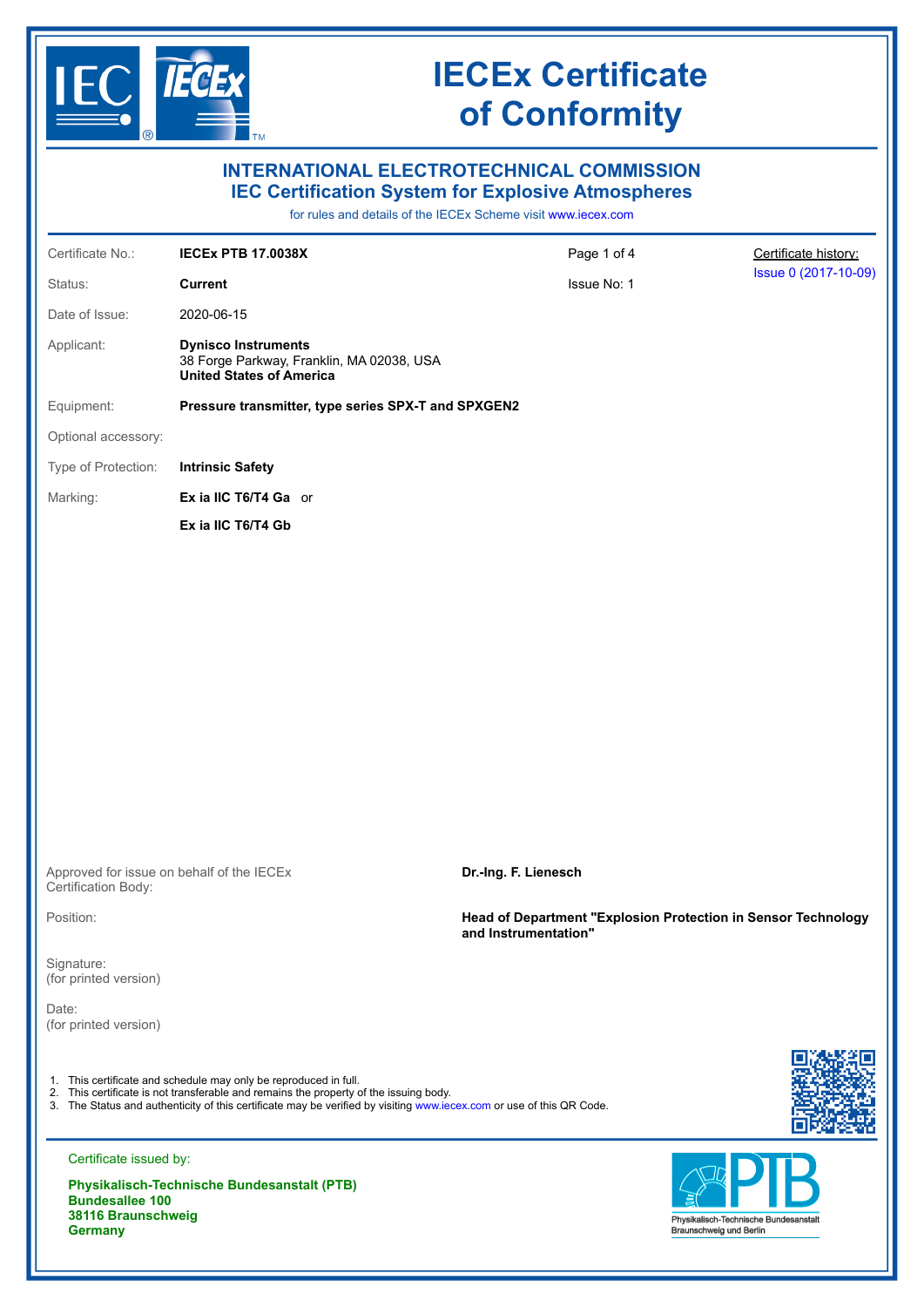

# **IECEx Certificate of Conformity**

Certificate No.: **IECEx PTB 17.0038X**

Date of issue: 2020-06-15

Page 2 of 4

Issue No: 1

Manufacturer: **Dynisco Instruments** 38 Forge Parkway, Franklin, MA 02038, USA **United States of America**

Additional manufacturing locations:

This certificate is issued as verification that a sample(s), representative of production, was assessed and tested and found to comply with the IEC Standard list below and that the manufacturer's quality system, relating to the Ex products covered by this certificate, was assessed and found to comply with the IECEx Quality system requirements.This certificate is granted subject to the conditions as set out in IECEx Scheme Rules, IECEx 02 and Operational Documents as amended

#### **STANDARDS** :

The equipment and any acceptable variations to it specified in the schedule of this certificate and the identified documents, was found to comply with the following standards

| IEC 60079-0:2017<br>Edition: 7.0               | Explosive atmospheres - Part 0: Equipment - General requirements                    |
|------------------------------------------------|-------------------------------------------------------------------------------------|
| IEC 60079-11:2011<br>Edition:6.0               | Explosive atmospheres - Part 11: Equipment protection by intrinsic safety "i"       |
| <b>IEC</b><br>60079-26:2014-10<br>Edition: 3.0 | Explosive atmospheres – Part 26: Equipment with Equipment Protection Level (EPL) Ga |

This Certificate **does not** indicate compliance with safety and performance requirements other than those expressly included in the Standards listed above.

#### **TEST & ASSESSMENT REPORTS:**

A sample(s) of the equipment listed has successfully met the examination and test requirements as recorded in:

Test Reports:

[DE/PTB/ExTR17.0044/00](https://www.iecex-certs.com/#/deliverables/REPORT/11926/view) [DE/PTB/ExTR17.0044/01](https://www.iecex-certs.com/#/deliverables/REPORT/66101/view)

Quality Assessment Report:

[GB/SIR/QAR17.0006/01](https://www.iecex-certs.com/#/deliverables/REPORT/54656/view)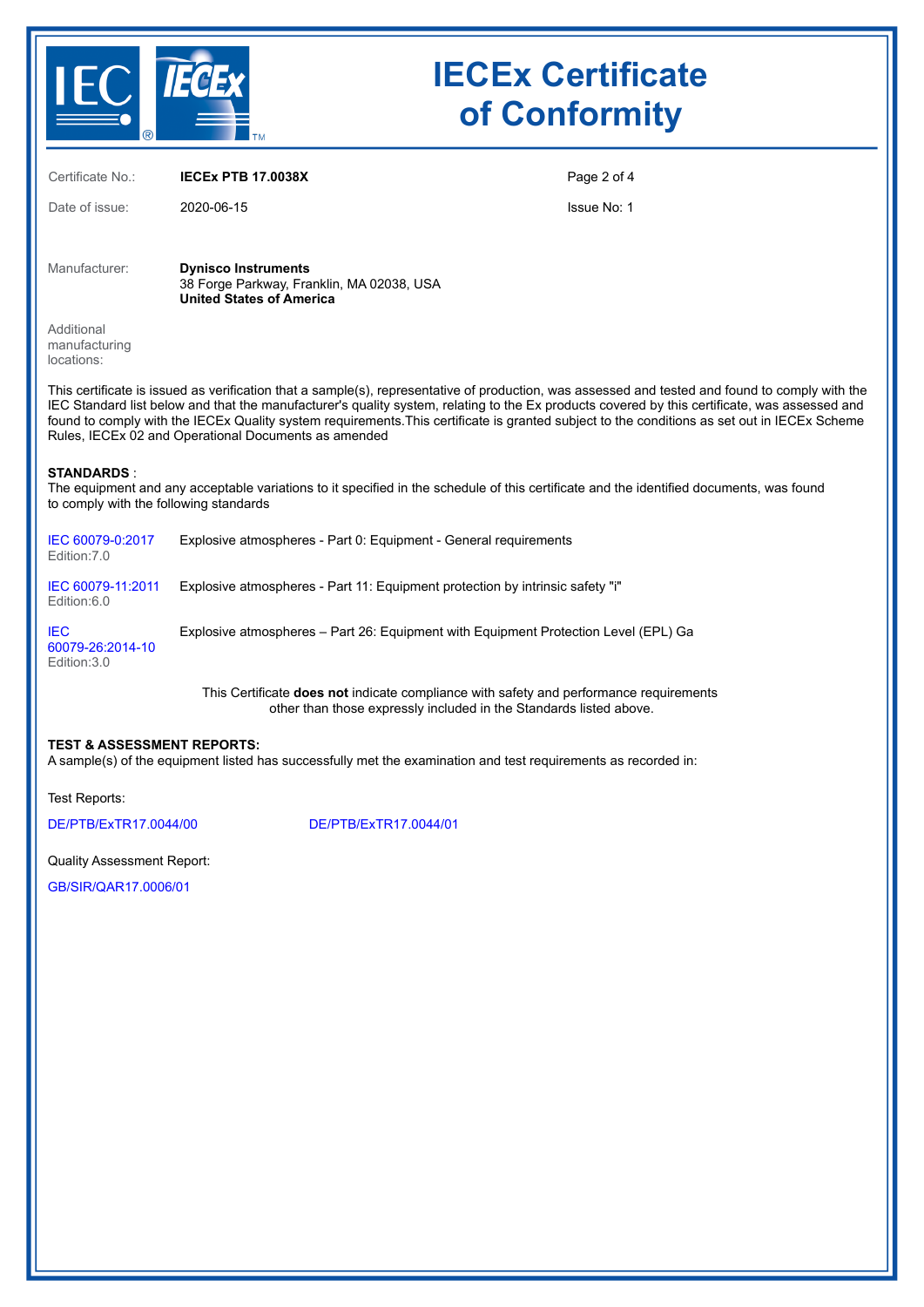

# **IECEx Certificate of Conformity**

Certificate No.: **IECEx PTB 17.0038X**

Date of issue: 2020-06-15

Issue No: 1

Page 3 of 4

#### **EQUIPMENT:**

Equipment and systems covered by this Certificate are as follows:

The pressure transmitters of type series SPX-T and SPXGEN2 are used to convert a mechanical quantity (pressure) into a proportional electrical quantity in the field of process control. Both type series are supplied by an intrinsically safe 4…20 mA current loop with superimposed digital data communication in accordance with the HART-protocol. The conditioned measured value is available as an analog 4…20 mA current signal.

For further information reference is made to the annex.

#### **SPECIFIC CONDITIONS OF USE: YES as shown below:**

- 1. The housing of the pressure transmitters, type series SPX-T and SPXGEN2 shall be connected reliably to the local equipotential bonding system.
- 2. Those variants of the pressure transmitters, type series SPX-T and SPXGEN2 which include the material aluminium, shall be installed in such a way that sparking as a result of impact or friction between aluminium and steel is excluded. Impact or friction between aluminium and stainless steel is allowed if the existence of rust particles can be excluded.
- 3. For application as category-1-equipment the connecting cable shall be equipped with a suitable conductive coating (R<sub>surface</sub> < 10<sup>9</sup> Ω) to avoid possible electrostatic charge.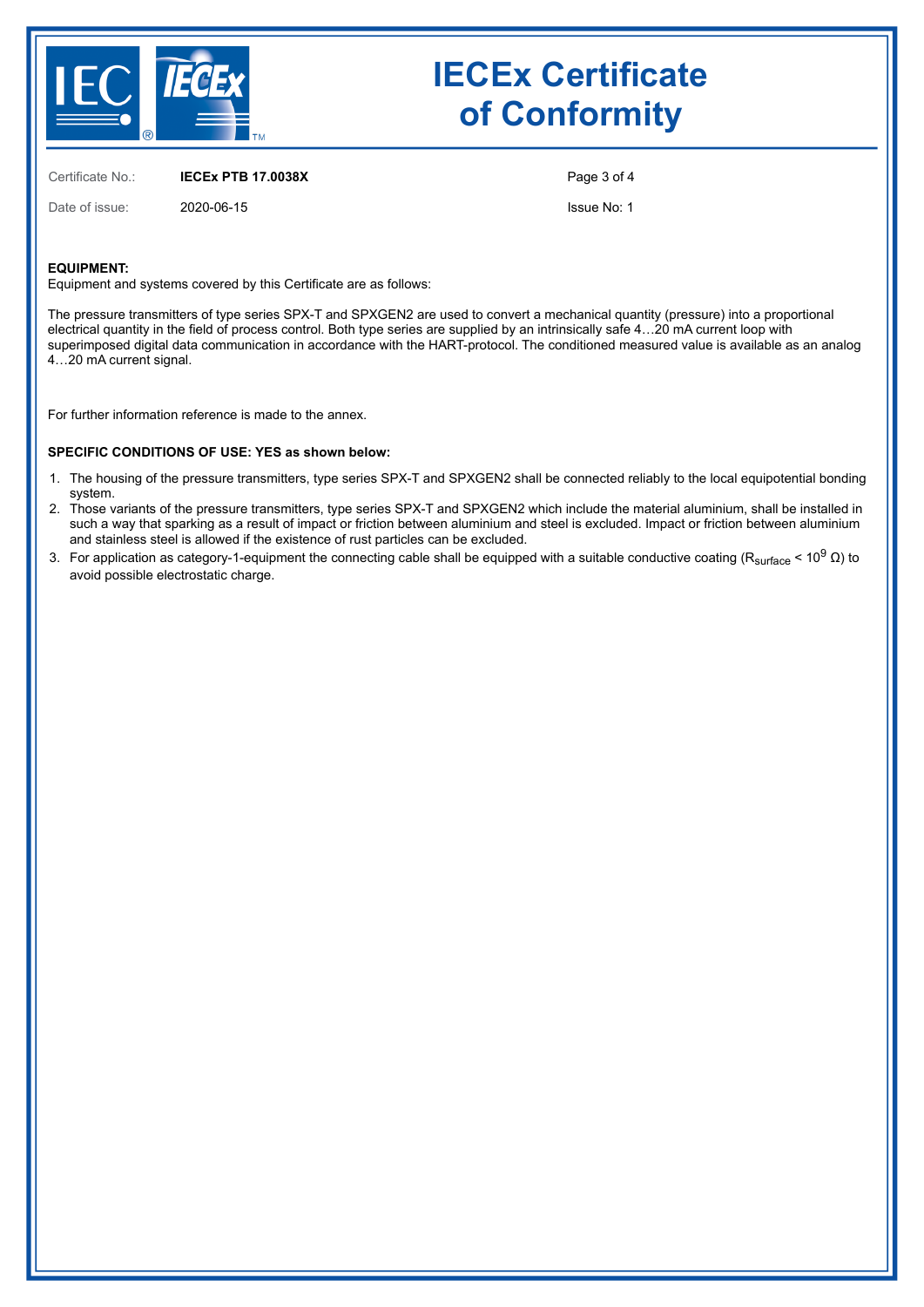

# **IECEx Certificate of Conformity**

Certificate No.: **IECEx PTB 17.0038X**

Date of issue: 2020-06-15

Page 4 of 4

Issue No: 1

#### **DETAILS OF CERTIFICATE CHANGES (for issues 1 and above)**

- Adaption to the current state of standards
- Revision of the type labels (change of the identification number of the notified body responsible for manufacturer surveillance)
- Revision of the operating manual
- Revision of the safety description

#### **Annex:**

[Annex to IECEx PTB 17.0038X-issue-1.pdf](https://www.iecex-certs.com/#/deliverables/CERT/48536/view)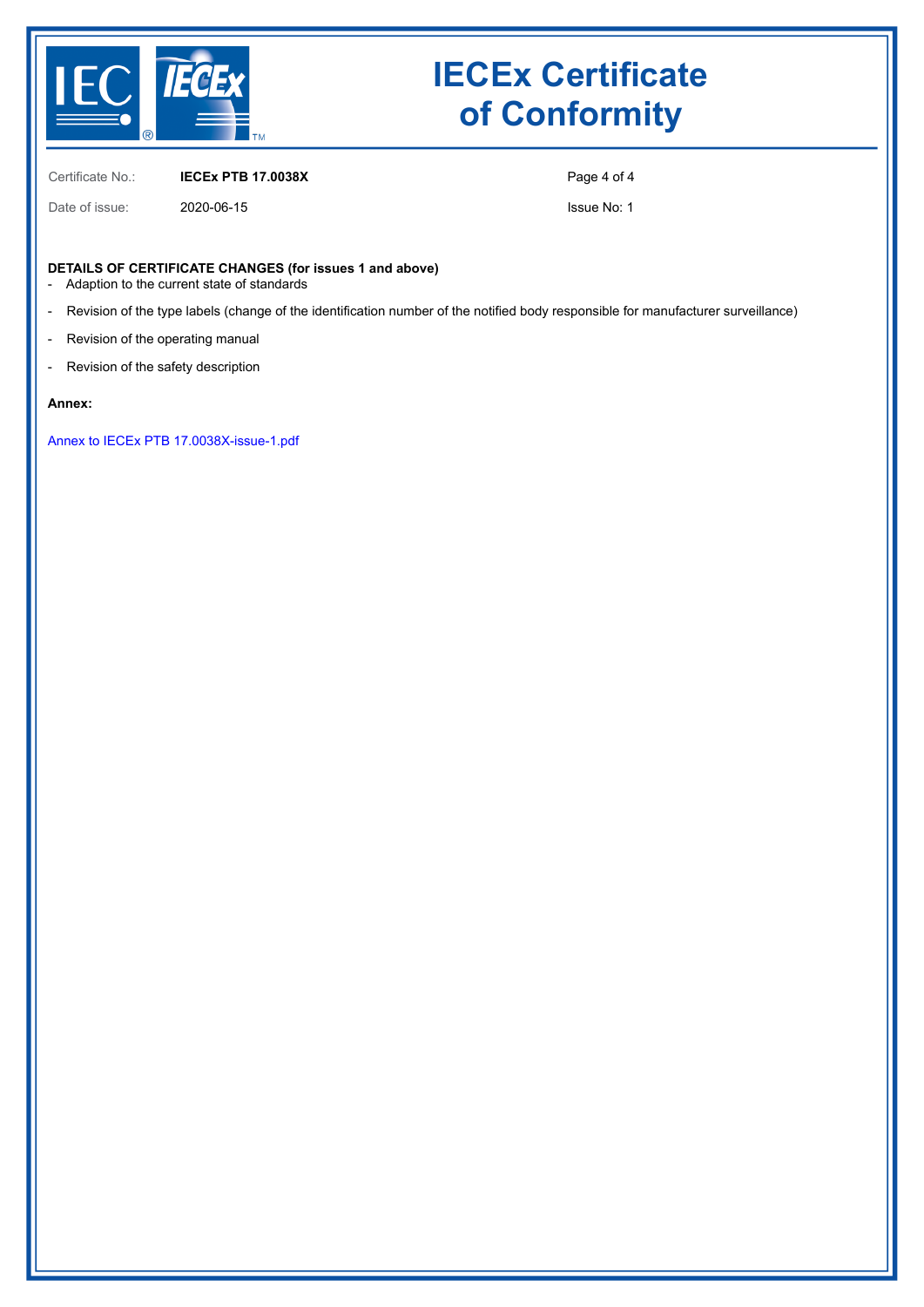

Attachment to Certificate IECEx PTB 17.0038X, Issue No. 1



Applicant: Dynisco Instruments

Electrical apparatus: Pressure transmitter, type series SPX-T and SPXGEN2

The pressure transmitters of type series SPX-T and SPXGEN2 are used to convert a mechanical quantity (pressure) into a proportional electrical quantity in the field of process control. Both type series are supplied by an intrinsically safe 4…20 mA current loop with superimposed digital data communication in accordance with the HART-protocol. The conditioned measured value is available as an analog 4…20 mA current signal. Type series SPX-T is optionally provided with an additional intrinsically safe 4…20 mA current loop which is used to display temperature, however, without digital data communication, as well as an optionally available secondary resistive temperature detector (RTD). HALL-switches (SPX-T) or pushbuttons (SPXGEN2) enable adjustments of Zero and Span. These are installed inside the enclosure. The transmitters may be operated as zone 0- or zone 1- equipment according to the specifications listed below.

### **Zone 0 equipment:**

For application as zone 0 equipment the following marking and ambient temperatures apply:

# Marking: **Ex ia IIC T6/T4 Ga**

For relationship between maximum permissible ambient temperature, maximum permissible medium temperature and temperature class reference is made to the following table:

| temperature class                    | T6    | Τ4    |
|--------------------------------------|-------|-------|
| max. permissible ambient temperature | 50 °C | 85 °C |
| max. permissible medium temperature  | 60 °C | 85 °C |

The minimum permissible ambient and medium temperature is: -20 °C.

### **Zone 1 equipment:**

For application as zone 1 equipment the following marking and ambient temperatures apply: Marking:  $\langle \xi x \rangle$  **Ex ia IIC T6/T4 Gb** 

For relationship between maximum permissible ambient temperature, maximum permissible medium temperature and temperature class reference is made to the following table:

| temperature class                    | T6    |       |
|--------------------------------------|-------|-------|
| max. permissible ambient temperature | 60 °C | 85 °C |
| max. permissible medium temperature  | 60 °C | 85 °C |

The minimum permissible ambient and medium temperature is: -20 °C.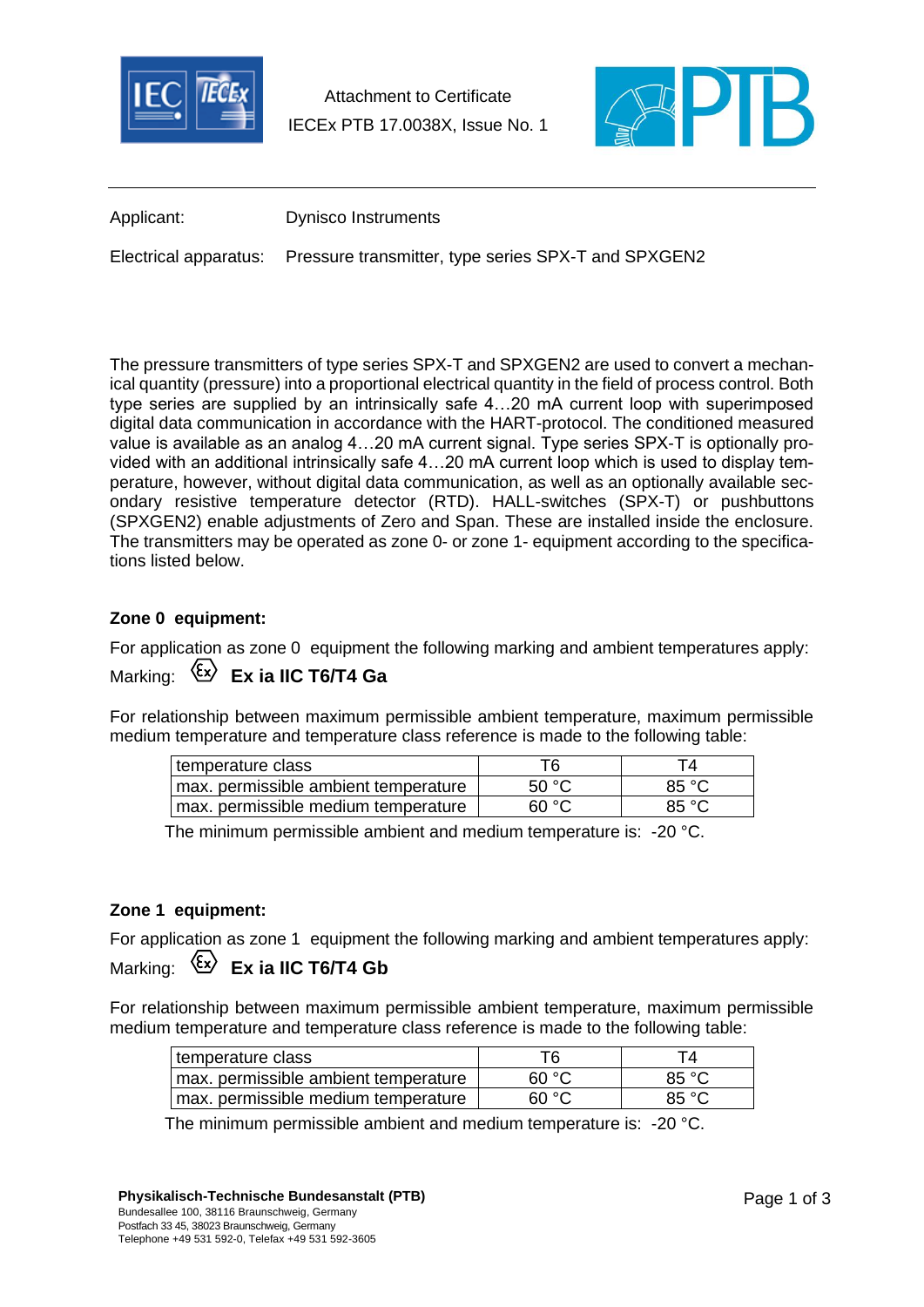

Attachment to Certificate IECEx PTB 17.0038X, Issue No. 1



Electrical data:

### **SPX-T and SPXGEN2**

terminals: PWR+/SIG+, PWR-/SIG-, circuit RCAL+, RCAL-) Maximum values:

Supply and evaluation circuit type of protection Intrinsic Safety Ex ia IIC (plug connector or open ended cable, only for connection to a certified intrinsically safe

| U⊨ =       | 30 V   |        |
|------------|--------|--------|
| li =       | 100 mA |        |
| $P_i =$    |        | 750 mW |
| $C_i \leq$ | 4.5 nF |        |
| Li ≤       |        | 40 µH  |

only passive components without internal power source and without external circuits shall be connected to the terminals RCAL+/ RCAL-

Sensor circuit internal, in type of protection Intrinsic Safety

## **SPX-T**

terminals: PWR+/SIG+, PWR-/SIG-, circuit RCAL+, RCAL-,

 $2^{nd}$  PWR+/SIG+,  $2^{nd}$  PWR-/SIG-)  $U_i = 30$  V

Supply and evaluation circuit type of protection Intrinsic Safety Ex ia IIC (plug connector or open ended cable, only for connection to a certified intrinsically safe

RTD-, RTD+, RTD+ Maximum values per circuit:

| Ui =             | - 30 V |        |
|------------------|--------|--------|
| li =             | 100 mA |        |
| $P_i =$          |        | 750 mW |
| $C_i \leq$       | 4.5 nF |        |
| L <sub>i</sub> ≤ |        | 40 µH  |

only passive components without internal power source and without external circuits shall be connected to the terminals RCAL+/ RCAL-

Sensor circuit internal, in type of protection Intrinsic Safety